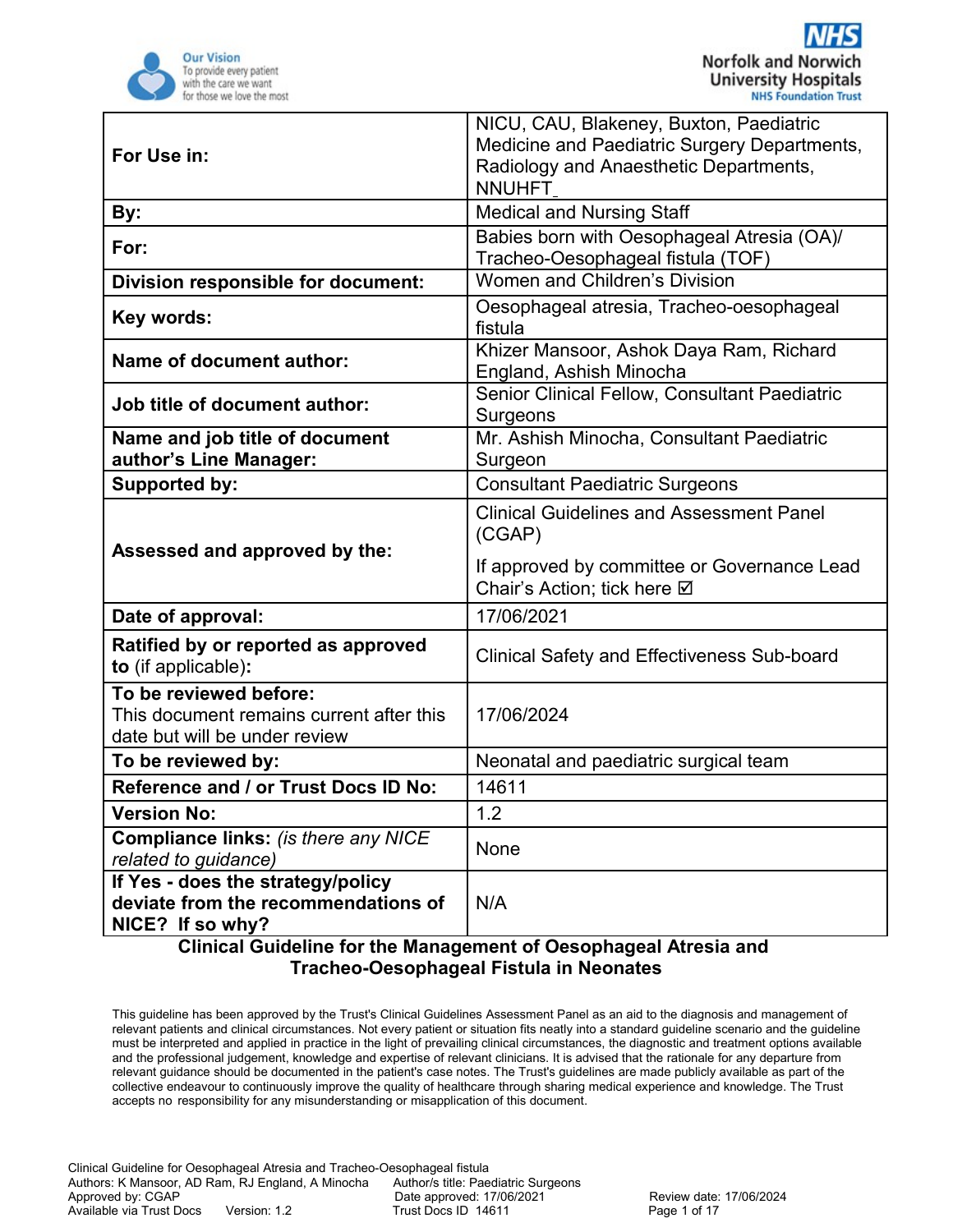## **Version and Document Control:**

| <b>Version</b><br><b>Number</b> | Date of<br><b>Update</b> | <b>Change Description</b> | <b>Author</b>                                                                 |
|---------------------------------|--------------------------|---------------------------|-------------------------------------------------------------------------------|
| 1.2                             | 17/06/2024               | Minor changes made        | Khizer Mansoor,<br>Ashok Daya Ram<br><b>Richard England</b><br>Ashish Minocha |
|                                 |                          |                           |                                                                               |
|                                 |                          |                           |                                                                               |
|                                 |                          |                           |                                                                               |

## **This is a Controlled Document**

Printed copies of this document may not be up to date. Please check the hospital intranet for the latest version and destroy all previous versions.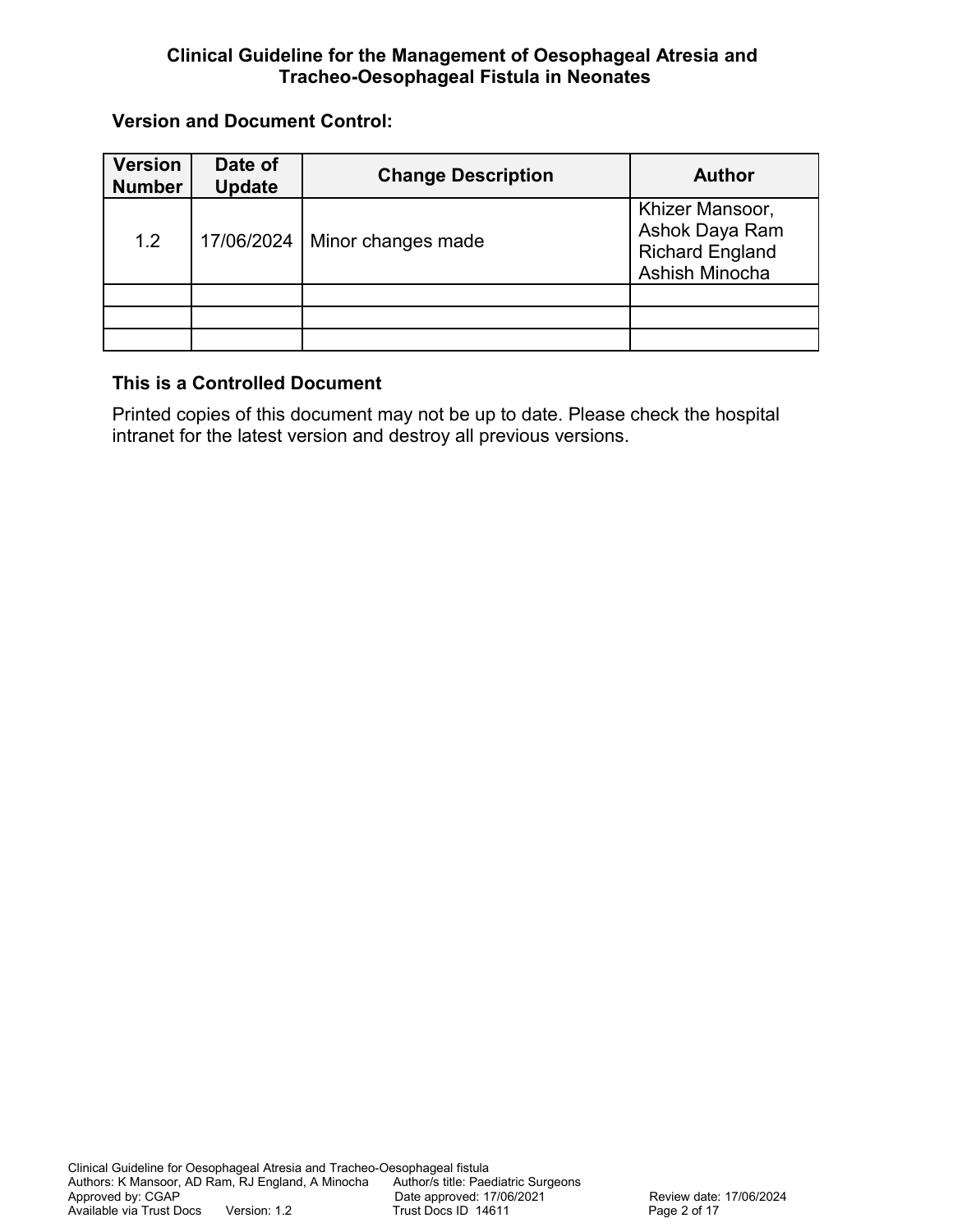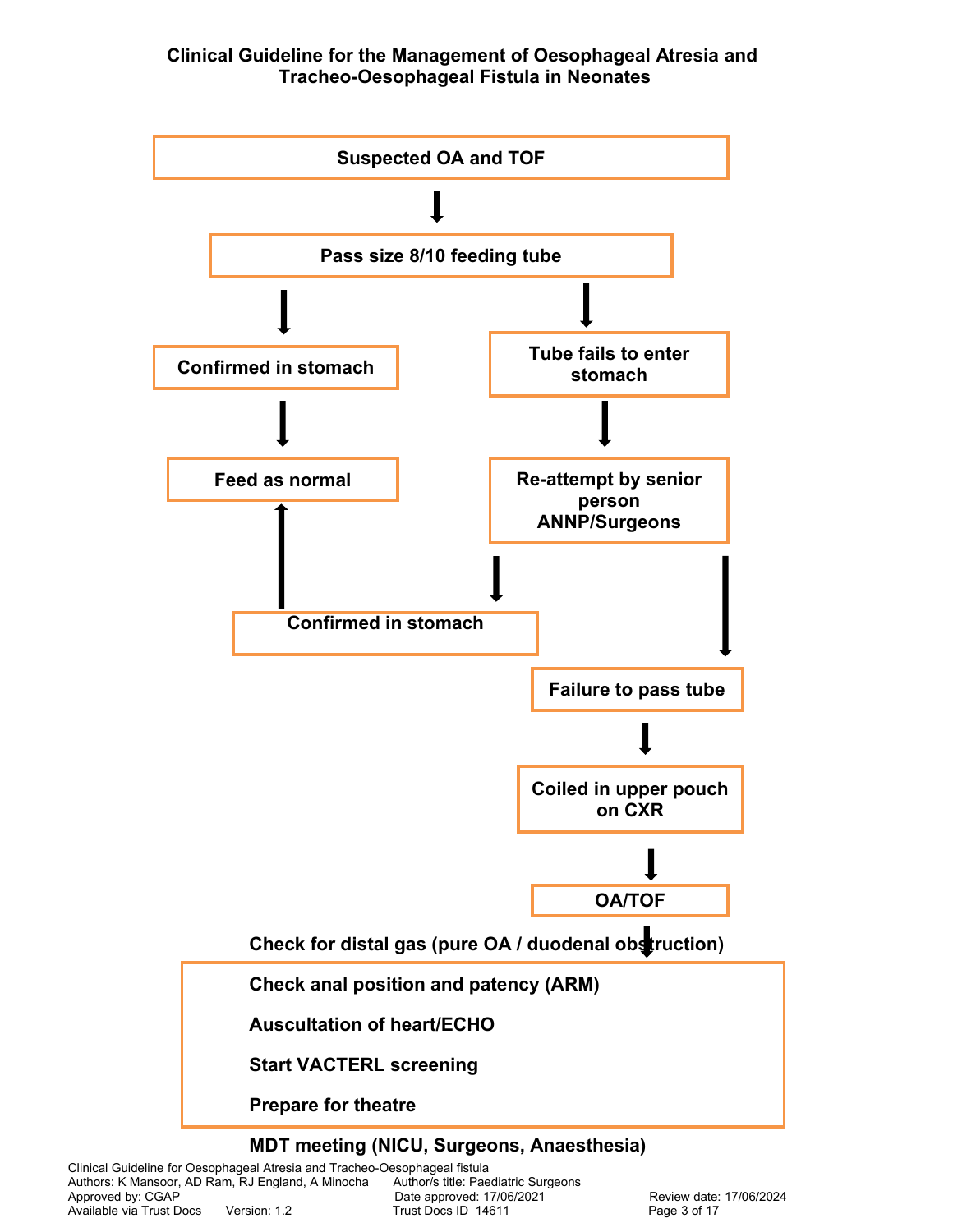## **Background**

Oesophageal atresia (OA) is a congenital abnormality in which there is a blind ending oesophagus. Its incidence is approximately 1:2500 live births. There is no sex preponderance. It can occur in isolation or there may be one or more fistulae communicating between the abnormal oesophagus and the trachea, known as a tracheo-oesophageal fistula (TOF). The exact aetiology is unknown.

## **Types and Classification**

There are five types described as per Gross classification as below.

| <b>Anatomic Characteristics</b>             | Frequency |
|---------------------------------------------|-----------|
| Type A: OA with no fistula                  | 8.0%      |
| Type B: OA with proximal fistula            | 0.8%      |
| Type C: OA with distal fistula              | 89%       |
| Type D: OA with proximal and distal fistula | 1.2%      |
| Type E: TOF with no atresia                 | $1\%$     |



#### **Objectives**

The objective of this guideline is to ensure best practice in the diagnosis, investigation and management of a baby born with oesophageal atresia and trachea oesophageal fistula: in the perinatal period and up to the time of discharge.

Clinical Guideline for Oesophageal Atresia and Tracheo-Oesophageal fistula Authors: K Mansoor, AD Ram, RJ England, A Minocha Author/s title: Paediatric Surgeons<br>Approved by: CGAP Date approved: 17/06/2021 Date approved: 17/06/2021 Review date: 17/06/2024 Available via Trust Docs Version: 1.2 Trust Docs ID 14611 Page 4 of 17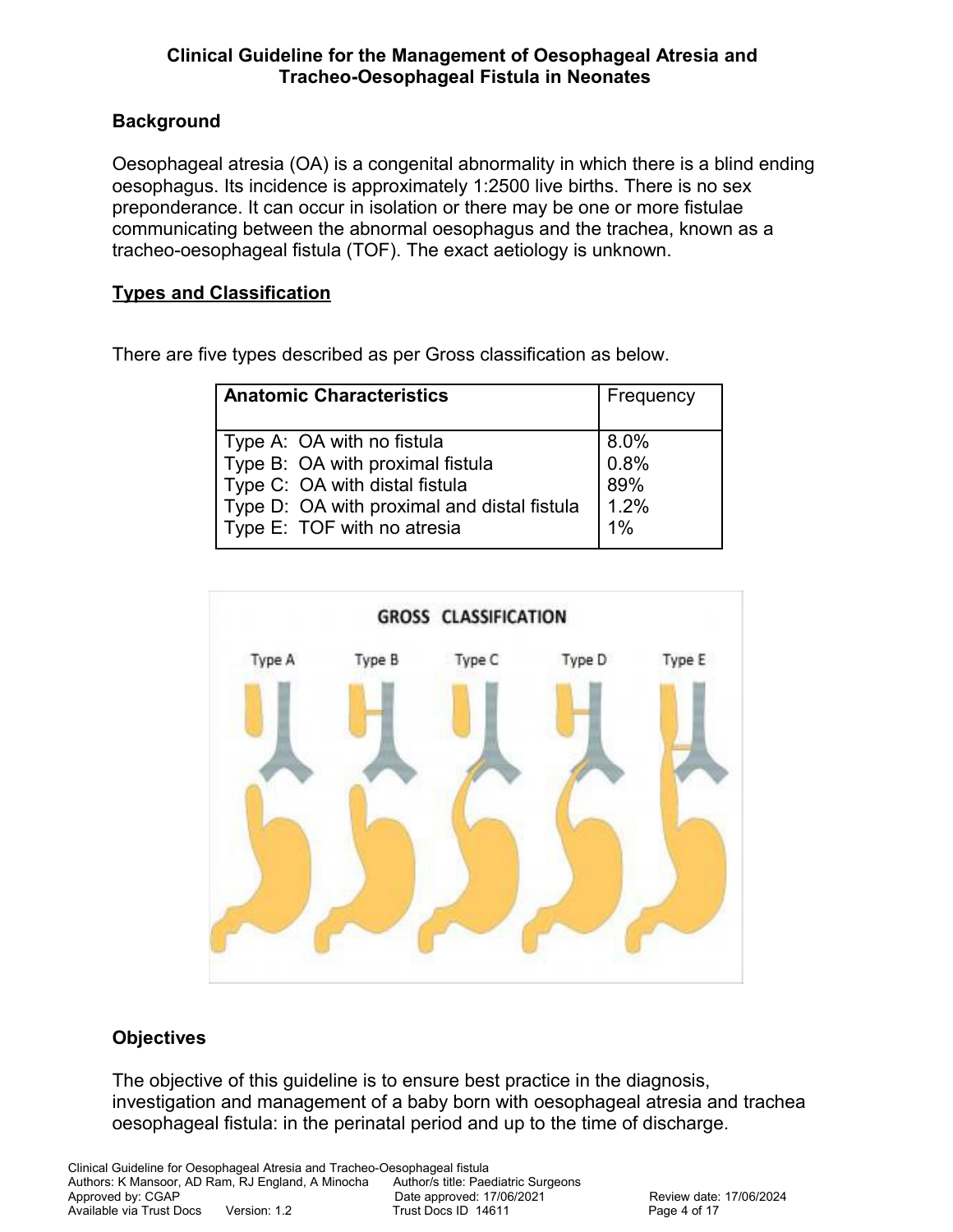## **Rationale**

This guideline has been written to ensure that all babies born with the condition are diagnosed and managed promptly and appropriately. It also aims to help medical and nursing staff explain the management clearly to the parents. These are derived from standard practice among paediatric surgeons and published literature.

## **Definitions**

| OA:             | Oesophageal atresia is a condition which occurs when the upper<br>part of the oesophagus does not connect with the lower<br>oesophagus and stomach.                                                                                                                           |
|-----------------|-------------------------------------------------------------------------------------------------------------------------------------------------------------------------------------------------------------------------------------------------------------------------------|
| TOF:            | Tracheo-oesophageal fistula is an abnormal connection between<br>the upper part of the oesophagus and the trachea.                                                                                                                                                            |
| Replogle Tube:  | This is a double-lumen tube which is inserted through the baby's<br>nostril or mouth into the blind-ending oesophageal pouch and used<br>to drain saliva to keep the upper pouch empty and thus prevent<br>aspiration (Appendix 1).                                           |
| Tracheomalacia: | Is the floppiness of the windpipe which occurs when the cartilage in<br>the trachea has not developed properly. It may be part of the<br>OA/TOF disease process.                                                                                                              |
| GOR:            | Gastro-oesophageal Reflux is effortless passage of stomach<br>secretions or milk from the stomach up the oesophagus.<br>Sometimes this presents as vomiting or an uncomfortable<br>sensation of heartburn. It is common in babies but can be worse in<br>oesophageal atresia. |
| TAT:            | Trans-Anastomotic-Tube. This is a Nasogastric feeding tube which<br>passes through the oesophageal anastomosis to allow early<br>feeding. Repassing this in the early postoperative stages can cause<br>damage to the anastomosis.                                            |
| <b>VACTERL:</b> | This is the association of Vertebral, Anorectal, Cardiac, Tracheo-<br>Esophageal (American spelling), Renal and Limb anomalies. This<br>can all occur in OA and need to be searched for with a careful<br>screening process (Appendix 2).                                     |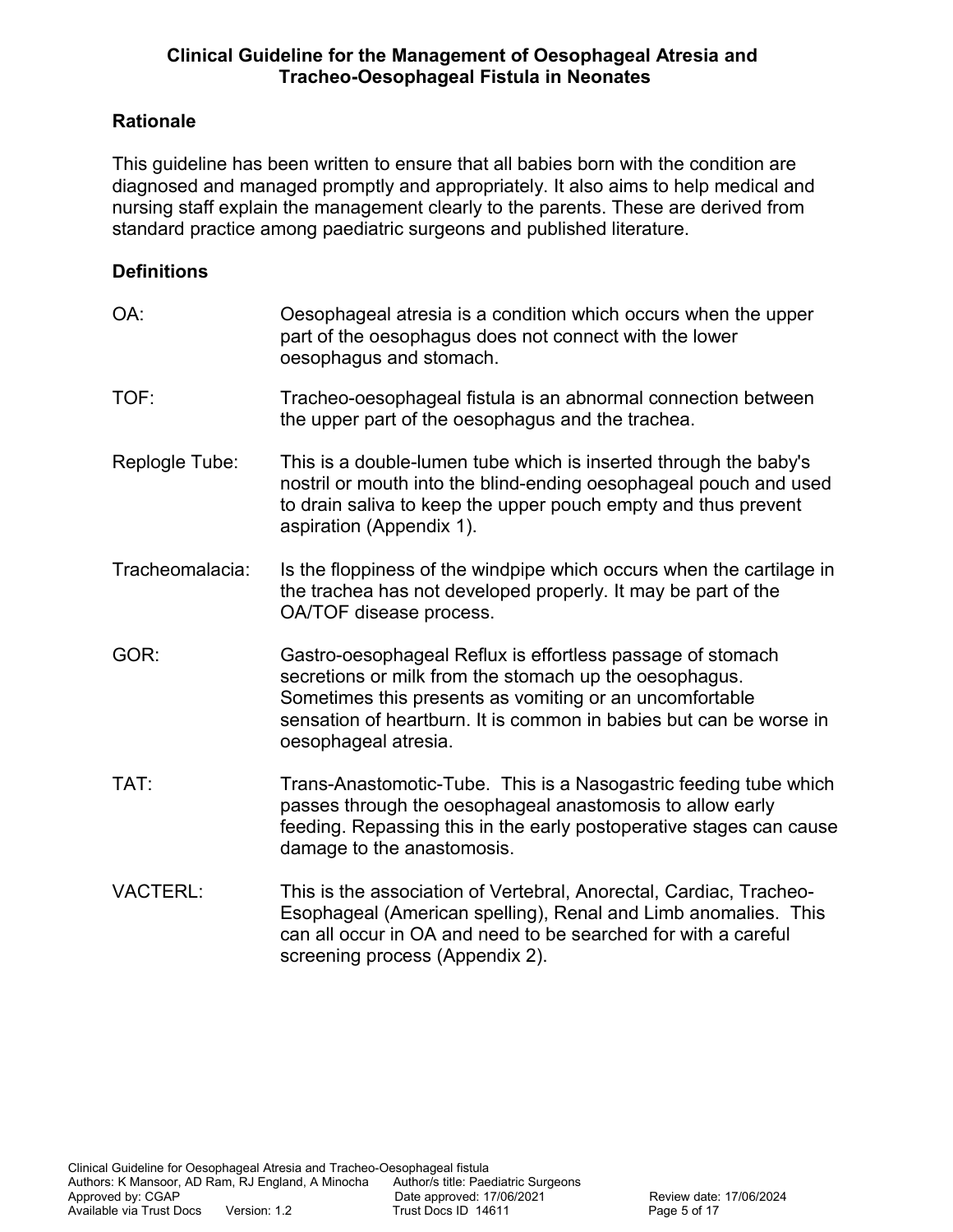## **Antenatal diagnosis**

- OA/TOF cannot be diagnosed with certainty in the antenatal period.
- The combination of polyhydramnios and a small or undetectable stomach on a prenatal ultrasound scan is suggestive for OA. Sometimes a dilated upper oesophageal pouch might be visible.
- Associated abnormalities may be seen on ultrasound imaging, such as the presence of cardiac defects.
- **The fetus is usually small for gestational age.**
- **In highly selected cases fetal MRI may be used for further evaluation to aid** appropriate counselling.

Antenatal counselling with a paediatric surgeon should be arranged in all cases suspected of OA after their fetal medicine appointment. Information on neonatal care can also be provided by the neonatologists. In complex cases of multiple abnormalities and likely syndromic cases it may be appropriate to arrange a joint MDT meeting to discuss the case.

## **Postnatal diagnosis**

Oesophageal atresia

- Inability to feed.
- Coughing / Choking.
- Excessive frothing at mouth.
- Inability to pass a nasogastric tube.
- Cyanotic episodes.
- Signs of aspiration.

## H-type fistulae

- Usually detected later in infancy or childhood.
- Able to feed.
- Unexplained respiratory symptoms.
- Coughing with feeds.
- Recurrent chest infections.
- Excessive abdominal gaseous distension.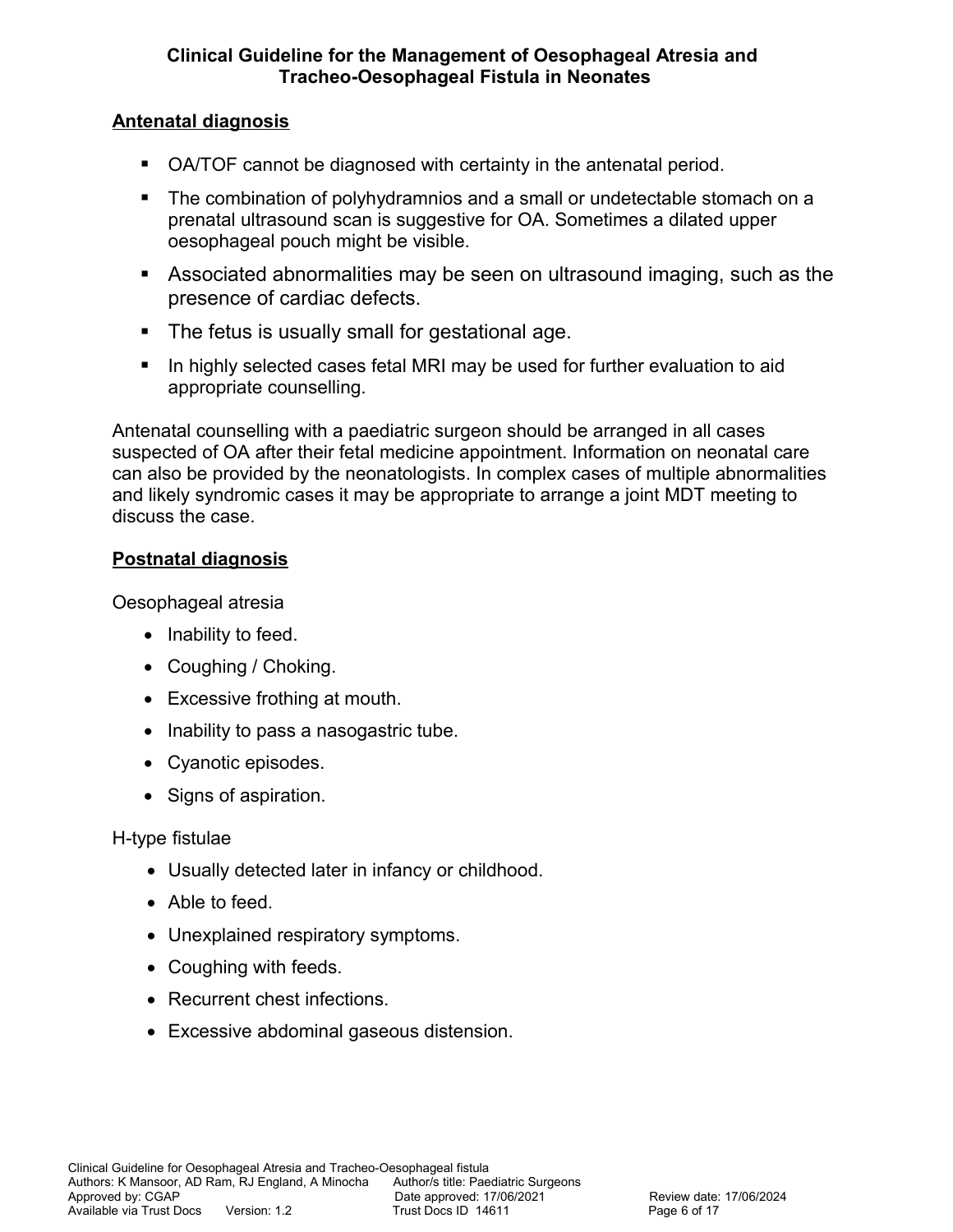## **Delivery and postnatal care**

If antenatally suspected, delivery should be planned at a centre with NICU and neonatal surgery facilities. Mode of delivery is dictated by obstetric indications only. A Paediatric alert in cases of antenatal suspicion should prompt attendance of the NICU team at delivery and the baby be brought to a neonatal cot where a nasogastric tube can be passed. Easy passage of a tube and aspiration of acid is reassuring such that in the absence of other obvious abnormalities and further concerns the baby can be returned to the mother and taken to the postnatal ward where feeding should be observed closely.

If acid cannot be aspirated from the NGT then the baby should not be fed but taken to NICU for further evaluation. The NGT should not be removed and a chest x-ray performed to confirm if it is in the stomach via a normal oesophagus before the diagnosis is ruled out. If this rules out oesophageal atresia then the baby can be returned to the postnatal ward and fed.

Polyhydramnios should alert the neonatal team to other causes of impaired fetal swallowing such as syndromic or dysmorphic features.

If the CXR demonstrates a curled up NGT in the upper oesophagus this should be replaced with an 8 or 10 Fr Replogle tube (Appendix 1). Slight pressure should be applied on the tube and the CXR retaken.

If there is any doubt about the diagnosis then the baby should stay on NICU for further assessment. It should be noted that rarely a NGT can find its way into the stomach via the trachea and fistula in the presence of oesophageal atresia. If the passage of the tube appears abnormal it is wise to obtain a lateral view of the neck and thorax with the tube in place.

If a baby is referred from another centre for suspected TOF/OA, it should be discussed between the surgical and neonatal teams before accepting transfer. If a baby weighs less than 1.5kg and/or the baby has major cardiac abnormalities, the baby should be discussed with Great Ormond Street Hospital for further management. If the baby is born in the unit, an MDT meeting with the anaesthetic team must be arranged ASAP.

#### **Clinical examination**

A careful clinical examination of the baby should be performed noting any dysmorphism and likely syndromic conditions. A cardiovascular examination is performed and the patency of the anus is checked.

#### **Investigations post diagnosis**

## **CXR/AXR:**

A combined CXR and AXR must be performed. An isolated CXR is inadequate. The CXR may show the NG tube coiled in the upper pouch. This should be repeated with a Replogle tube in situ to give an assessment of gap. It can also demonstrate the heart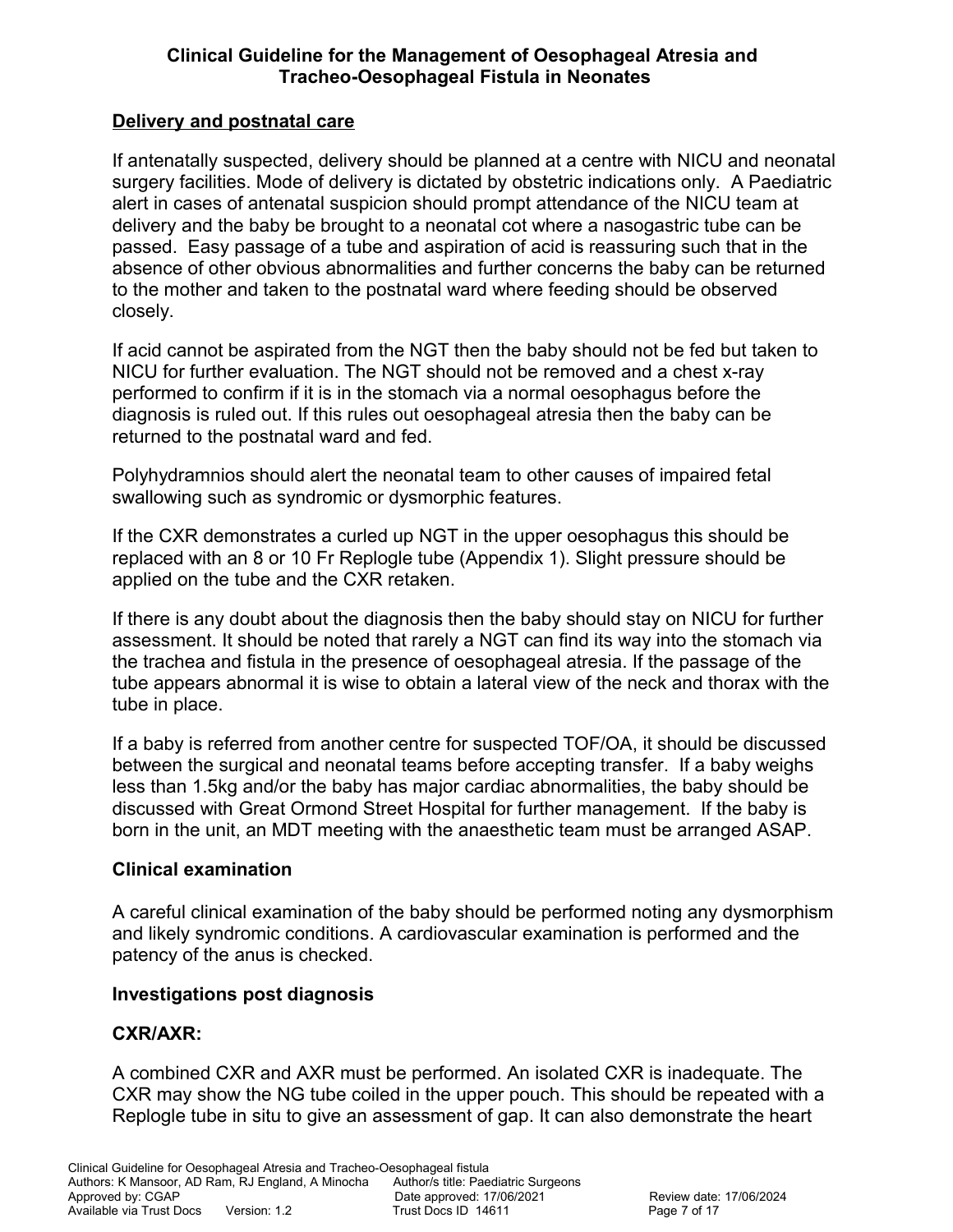size, any vertebral and rib abnormalities and lung fields. If gas is present in the stomach and bowel a TOF must exist whereas if the abdomen is gasless the diagnosis is likely to be pure oesophageal atresia. A double bubble shadow suggests a co-existing duodenal atresia. Assessment of vertebral bodies from thoracic to sacral spine should be requested.

# **Echocardiography:**

Echocardiography should be performed ideally prior to surgery in all cases to rule out a right-sided arch (2.5% cases) as well as other major associated cardiac abnormalities. Babies who have congenital cardiac conditions may need to be transferred to another centre for surgery.

# **VACTERL Screening:**

Please refer to the VACTERL investigation and referral proforma (Appendix 3). This should be started pre-operatively and completed in all babies once surgical repair is performed and the baby is stable enough to be transported to the radiology department. The complete screening process must be completed prior to discharge.

# **Preparation of a neonate for surgery**

A 10F Replogle tube is placed nasally or orally well into the upper pouch. It is connected to continuous low flow suction (25 mm Hg, 3.5-4 Kpa, 35-42cms water). It is also flushed intermittently with 0.5 mLs of 0.9% sodium chloride every 15 minutes to ensure the patency of the tube. See Appendix 1.

- Continuous oxygen saturation and cardiac monitoring.
- IV fluids as per protocol.
- Broad-spectrum intravenous antibiotics as per local guidelines.
- Nurse supine with the head elevated by approximately 45°.
- All babies should have a long line placed as soon as is practical and PN initiated until full enteral feeds established postoperatively.
- Pre-operative investigations should also include FBC, U&E, Clotting and X-Match 1 unit.
- After discussing with the neonatologist and the geneticist, mum may be counselled for saving the baby's blood for genetic testing and sent for microarray.

The parents must be briefed about the nature of the congenital anomaly explaining the pathologic anatomy, intended repair and the possible complications after which consent is obtained for the operation.

If the child is less than 1.5 kg and/or has major cardiac abnormality, multi-disciplinary team meeting should determine the need to transfer to other centres eg. GOSH.

Pre-operatively, an MDT meeting between surgical, anaesthetic and neonatal teams is arranged and all pre-operative investigations reviewed.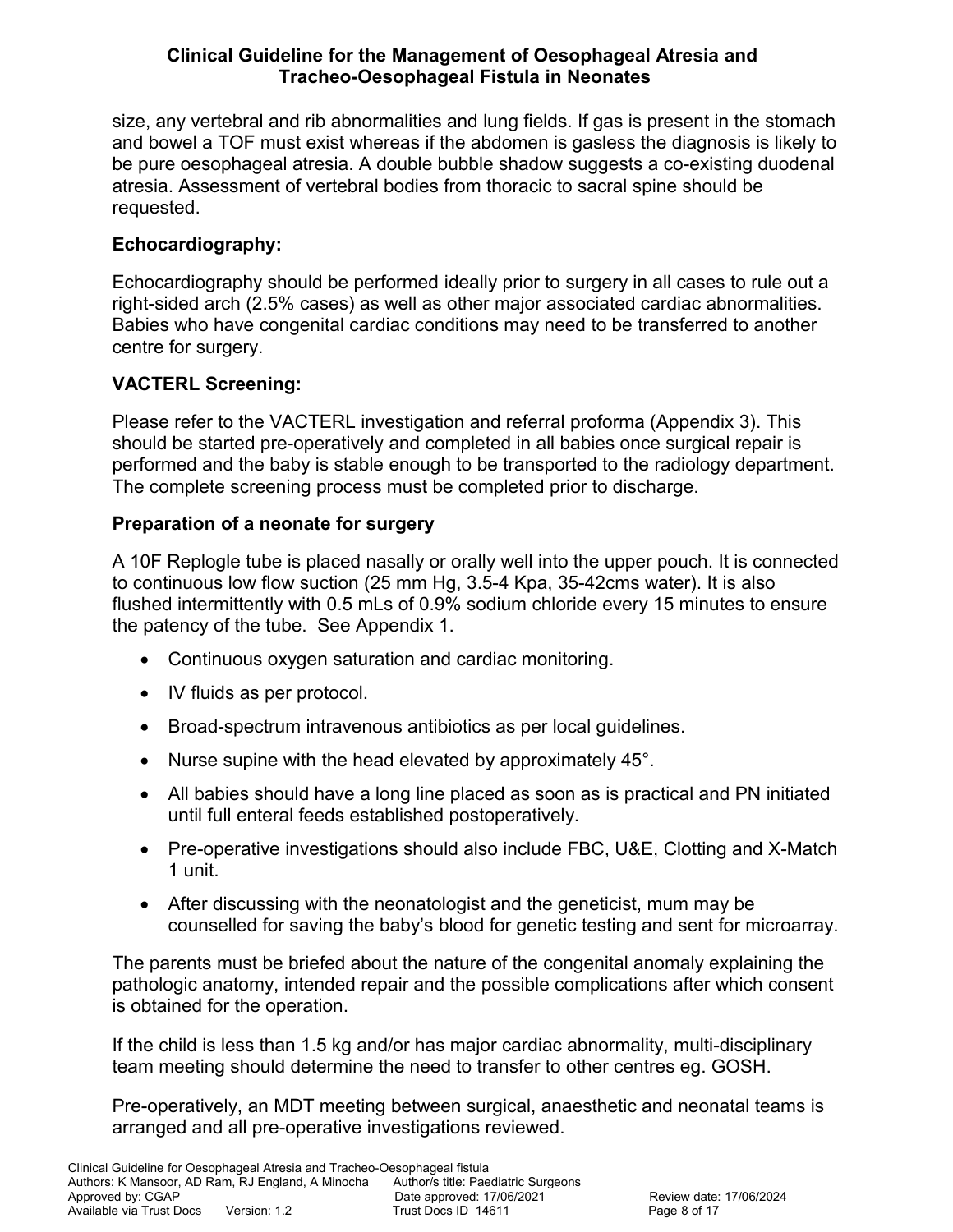## **Surgical repair:**

Open right sided thoracotomy, closure of the fistula and oesophageal anastomosis is the standard method. This is usually performed in the extrapleural space. Thoracoscopic approaches are also available in some other centres.

In OA without fistula, an assessment of gap and formation of gastrostomy will be required. A decision on surgical strategy must be made regarding whether a delayed primary repair can be achieved and the length of time to wait for the gap to reduce. If one of the numerous oesophageal lengthening procedures or oesophageal substitution is more appropriate then discussion with a high volume oesophageal centre may be appropriate.

#### **Anaesthesia and intubation:**

## **Emergency intubation:**

Intubation and ventilation should be avoided if at all possible due to the risks of gastric distension via a TOF.

However, if this is unavoidable then the consultant surgeon should be informed and consideration given to informing the paediatric anaesthetist on call. Obvious airway abnormalities should prompt an early assessment by the paediatric ENT team.

## **Elective intubation and anaesthesia**

There are a variety of techniques for the management of babies undergoing thoracotomy in the presence of a TOF and these will be determined by the preferences of the paediatric anaesthetist involved.

In some babies there may be an indication for pre-operative bronchoscopy and the surgeon should discuss the need for this with the anaesthetist at the preoperative MDT.

## **Emergency ligation of fistula**

Babies who have been intubated and ventilated are at risk of developing severe gastric distention due to preferential ventilation of the TOF. Gross distension of the abdomen may then impede ventilation creating a 'can't ventilate situation'. Urgent gastric needle decompression may relieve this pressure effect at the expense of further preferential gastric ventilation via an open needle. This needs to be occluded intermittently.

*The definitive resolution for this situation is ligation of the fistula.* 

- If the baby is peri-arrest this should be done at the cot-side.
- Inform paediatric anaesthetist.
- Inform Emergency theatre team.
- Arrange good lighting.
- Cut down set.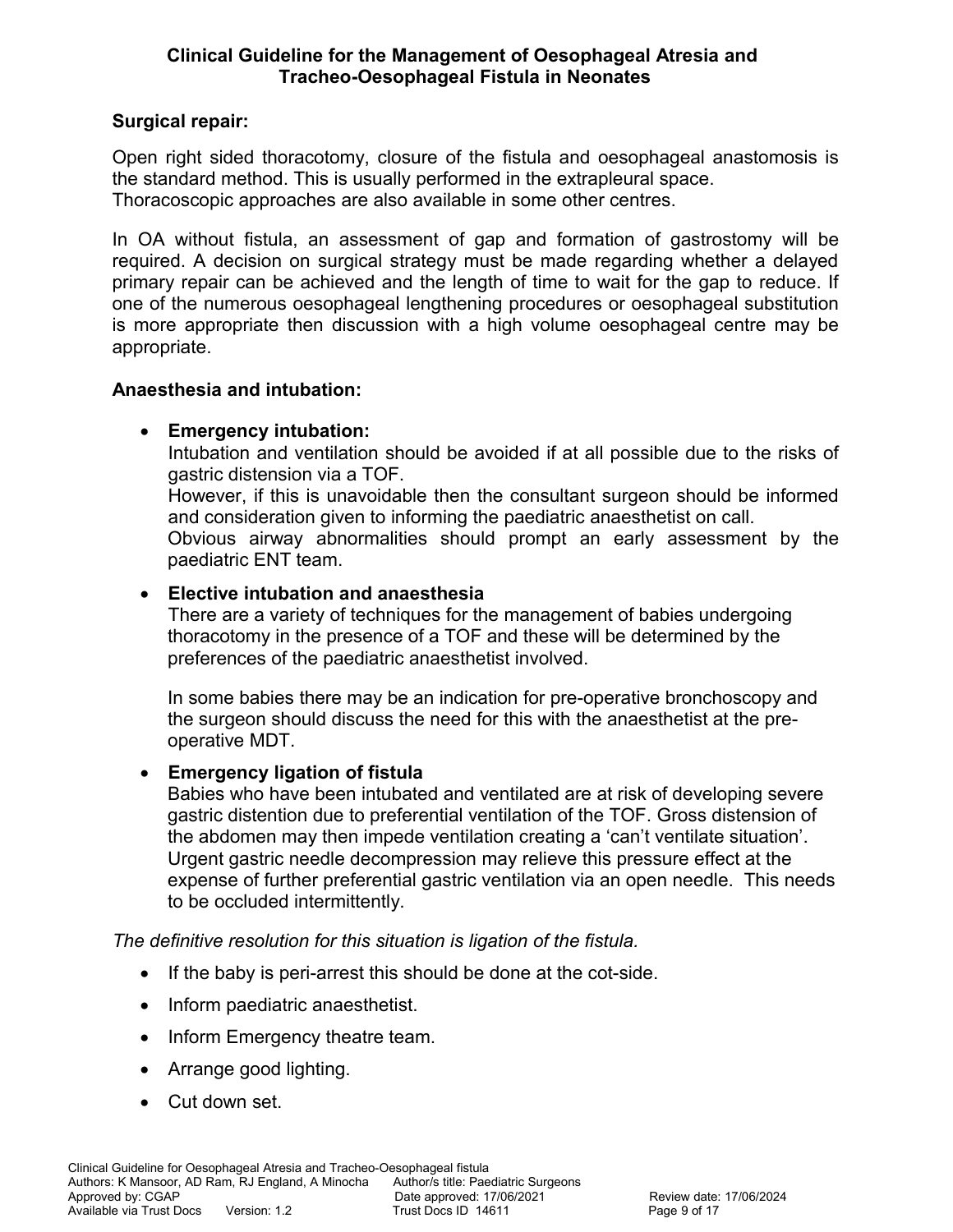Obtain Bipolar Diathermy and suction.

Once control of the fistula is obtained, transfer the baby immediately to theatre.

#### **Post-operative care:**

- The post-operative note will include particular postoperative care instructions for the baby as these may differ case to case depending on the gap length and security of the anastomosis. These instructions should be handed over to the NICU team.
- Most babies will require a period of postoperative ventilation and so will be transported back to NICU ventilated.
- Endotracheal tube suctioning should be mindful not to vigorously suction distal to the end of the ETT tube length as a fistula pit could be entered.
- **Premature extubation must be avoided** as subsequent intubation in the setting of a freshly closed tracheal fistula invites reopening of the fistula and neck hyperextension will place tension on the anastomosis.
- The chest draining tube if in place is placed in 2 cm of water only to seal it; it is not connected to a suction device.
- Watch for saliva exiting out the chest drain; this is a signal of anastomotic leakage with or without signs of sepsis.
- If a chest drain is not placed intra-operatively but there appears to be a pneumothorax on post-operative CXR then please discuss with the surgical team before placing a chest drain unless there is clinically a tension pneumothorax.
- Antibiotics are continued for at least 72 hours or as per post-operative instructions
- TAT tube feeding can be initiated as per surgeon's decision. The timing of feed initiation and rate of increase depends on the security (tightness) of the surgical repair.
- **If the TAT is removed accidentally, surgical team must be informed and no attempt to replace it should be made.**
- All babies have a high risk of gastro oesophageal reflux and thus anti reflux medication is prescribed till the child is at least 6 months of age.

# **Complications:**

# **Early**

## **Anastomotic leak**:

- Tends to occur 3-4 days after surgery.
- Has been reported in approximately 15% of cases.
- Pain and distress are often evident.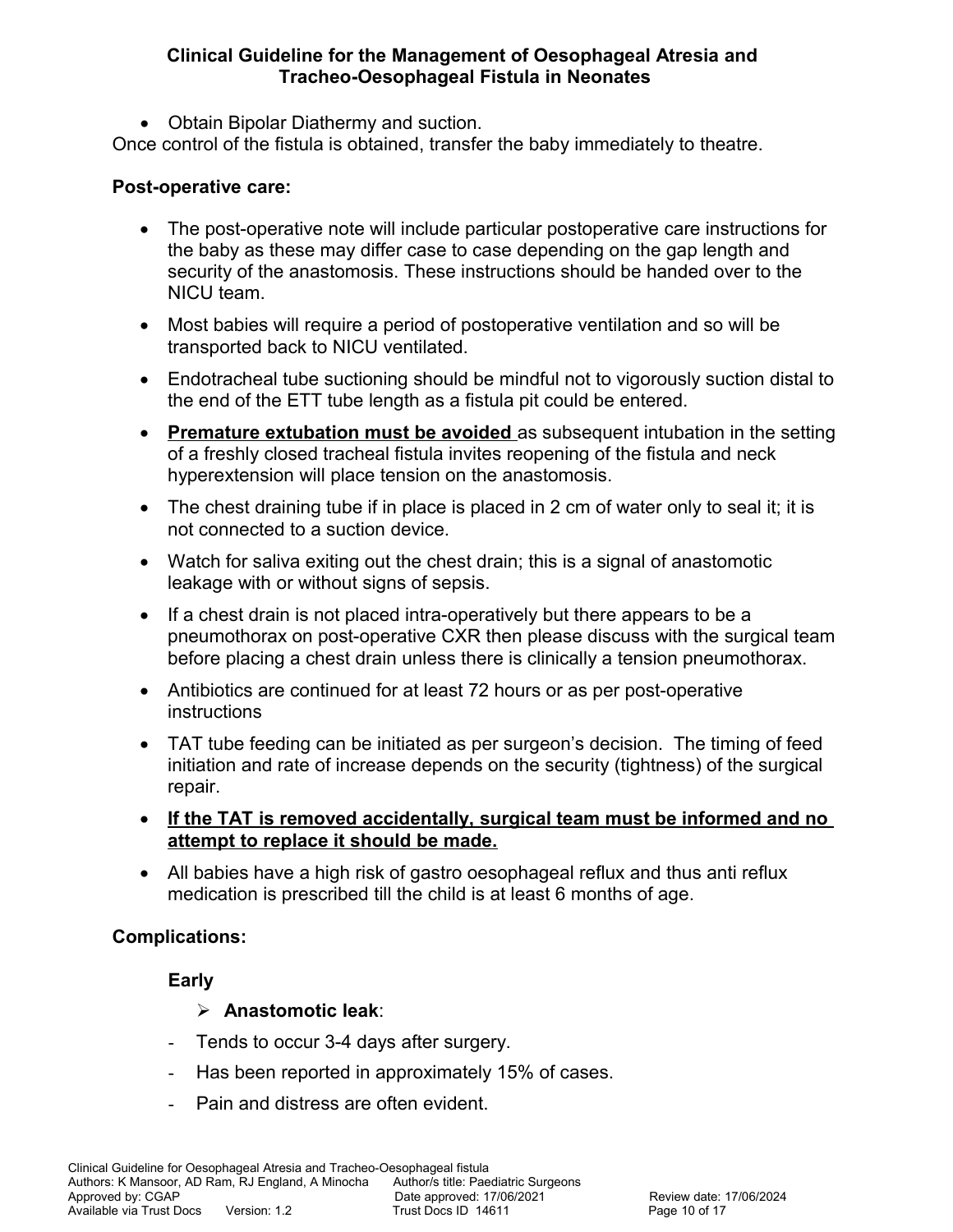- Signs of sepsis may be present.
- A chest tube drains saliva.
- Treatment is supportive, waiting allows the leak to close.
- Appropriate IV antibiotics.
- Nil By mouth / Continue PN.
- An oesophagogram may be performed to assess the leak.

## **Anastomotic stricture**:

- Has been reported in as many as 50% of cases.
- Essentially, 100% of babies have a waist at the anastomotic site, but this may not be functionally significant.
- Contrast Swallow may be performed to assess the stricture.
- Oesophageal dilation is best and is most safely performed by means of a balloon technique under fluoroscopic control.
- Repeat dilations are often necessary.
- Anti-reflux medication should be maximised because acid reflux can be both an aggravating and a causative factor in stricture formation.

## **Chylothorax**

- Is an uncommon complication due to mediastinal/ thoracic dissection.
- Presents as persistent fluid drainage if a chest drain present.
- Collapse of lung and pleural effusion on x-ray.
- Management by chest drainage.
- Medium chain triglyceride (Monogen) enteral feeding.
- TPN may be required in persistent cases.

#### **Late**

- Gastroesophageal reflux.
- Oesophageal dysmotility.
- Tracheomalacia.

#### **Before discharge**

- VACTERL screening should be completed.
- Parents should have had opportunity to discuss and learn how to feed their child safely from a specialist paediatric Speech and Language Therapist.
- Parents must be informed of the nature of their child's condition, any associated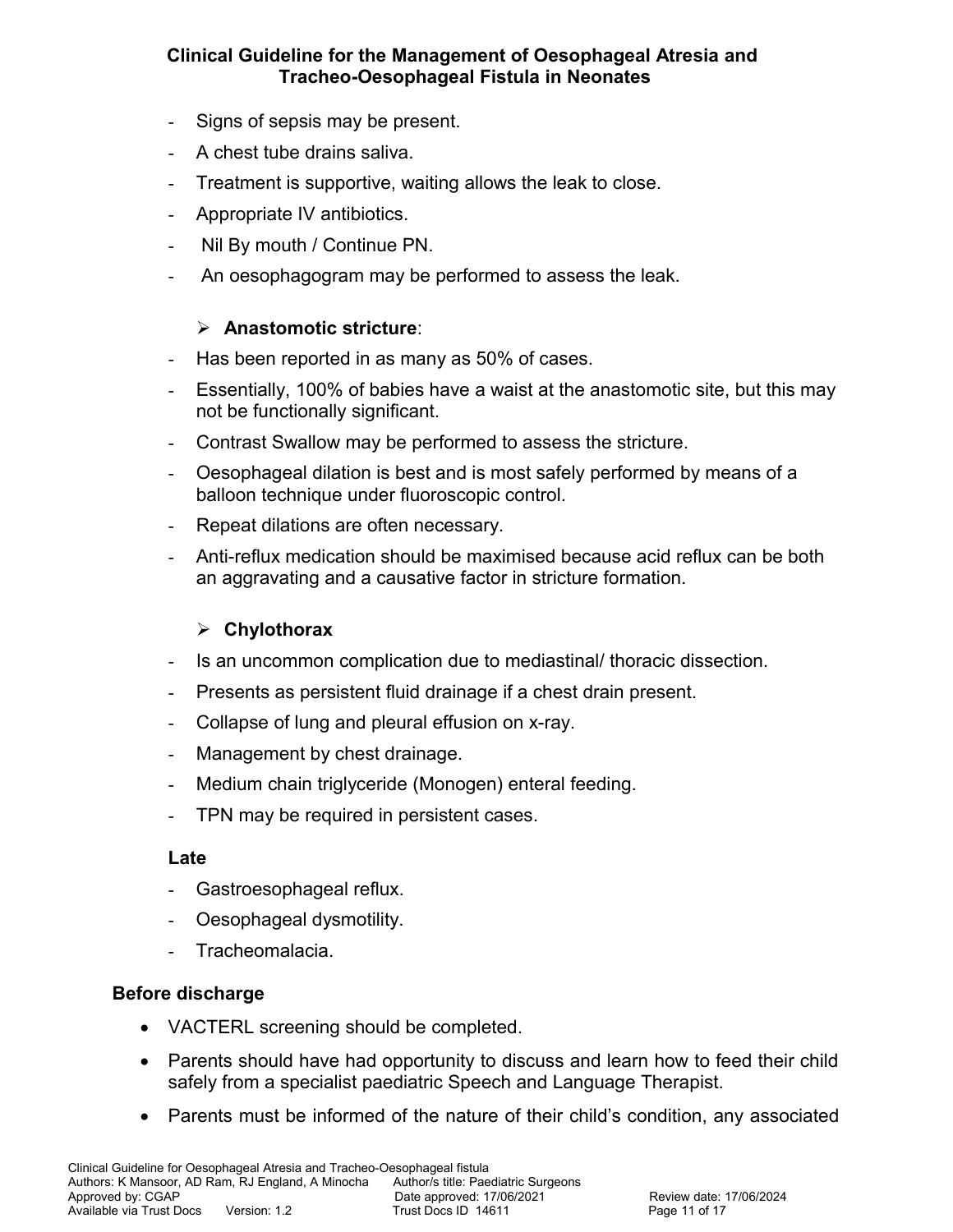anomalies and potential complications.

- They should have received a copy of the patient information leaflet (Taking home our baby after a TOF repair, [Trustdocs ID: 13980\)](http://trustdocs/Doc.aspx?id=13980).
- Parents should be trained in CPR for babies and infants.
- They should have open access to CAU or the equivalent at their local hospital.
- TTO medication should include a PPI or  $H_2$  receptor antagonist.

## **Follow Up:**

- The GP should receive the Electronic Discharge Letter to ensure that he or she is briefed on the baby's history, condition, and expected outcome.
- The surgeon should follow up in one month to review progress with the parents and generally assess the child's condition, growth, swallowing and wound healing.
- The patient should return at 3 months for a similar assessment.
- At a 1-year follow-up and general assessment, swallowing function, respiratory issues, and other factors should be addressed.
- Radiologic assessment of the oesophagus is required only if a significant history of choking, cyanosis, regurgitation, dysphagia, growth failure, coughing, or wheezing is noted with a possible subsequent endoscopic evaluation.
- Patients with dysmorphism or more than one abnormality on VACTERL screening should be referred for clinical genetics review. Positive results on Microarray should be discussed with a clinical geneticist to assess relevance before relaying result to parents. Further counselling should be offered if required.
- Neonatology follow up is arranged for all pre term babies and those with multiple anomalies.
- If they do not live locally they should be referred to local Paediatrician for followup in addition to surgical follow-up here in Norwich.

# **Clinical audit standards / audit standards**

To ensure that this document is compliant with the above standards, the following monitoring processes will be undertaken:

- 1. All babies with oesophageal atresia should be diagnosed and transferred to a tertiary centre with paediatric surgical services within 24 hours.
- 2. Upper pouch must be kept clear using the Replogle tube to avoid aspiration.
- 3. The surgical team must complete and document the examination of the baby in the case notes.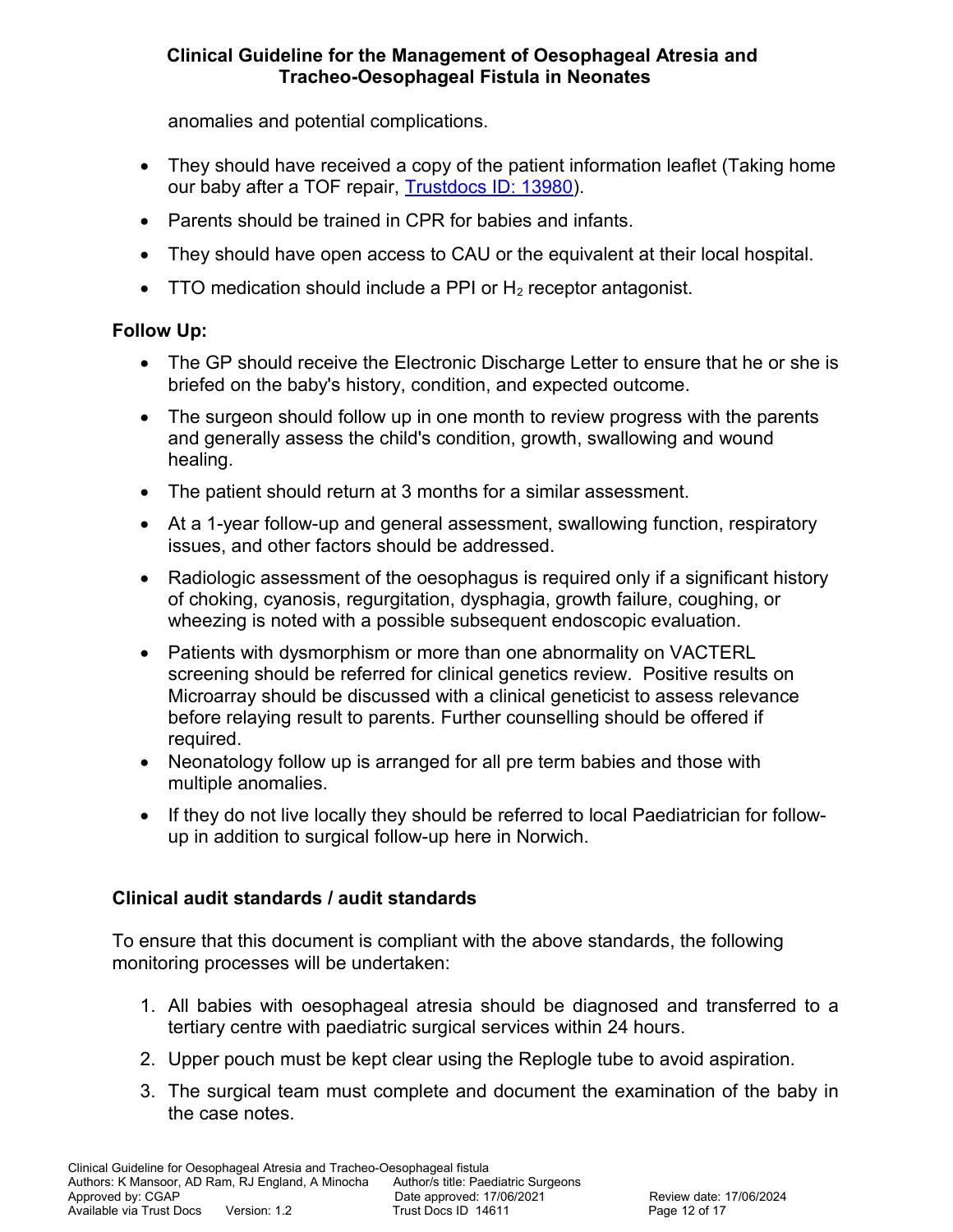- 4. Use of VACTERL screening proforma and documentation of all the findings completed before discharge.
- 5. Pre-operative echocardiogram within 24 hours to exclude major congential cardiac anomalies precluding surgical repair at NNUH.
- 6. Documentation of the discussion with the parents in the relevant communication section of the notes.

The audit will be performed every 3 years and the results will be sent to the *Paediatric surgery team / Clinical Director* who will ensure that these are discussed at relevant governance meetings to review the results and make recommendations for further action.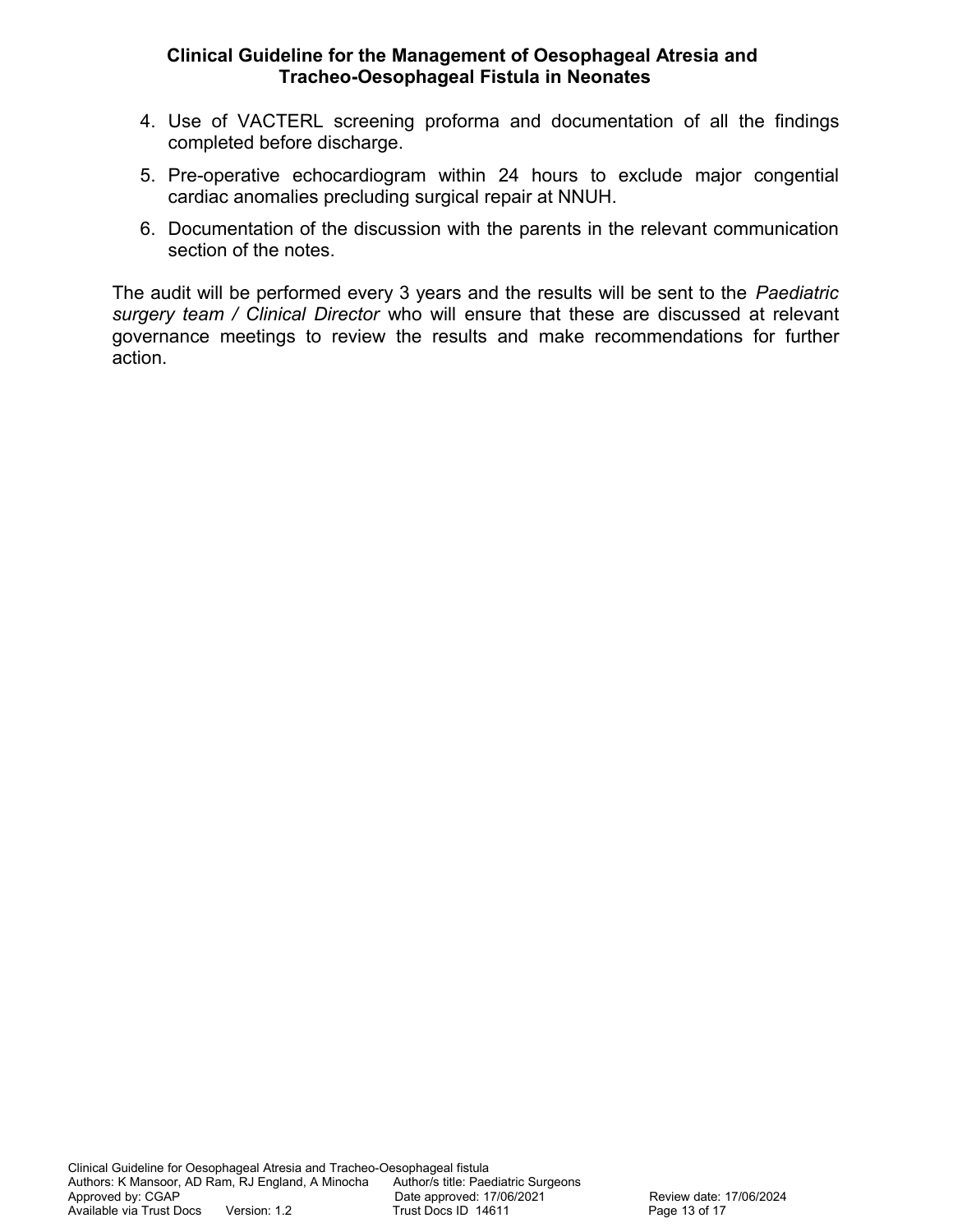# **Appendices**

**Appendix 1: Picture of Replogle tube.** 



The tube has multiple holes at the end and a double lumen to allow flushes via the blue inner tubing.



Saliva can be seen in the large tube connected to the suction. A 0.5ml saline flush can be given with the syringe connected to the blue tubing every 15 mins.

Clinical Guideline for Oesophageal Atresia and Tracheo-Oesophageal fistula<br>Authors: K Mansoor, AD Ram, RJ England, A Minocha Author/s title: Paediatric Surgeons Authors: K Mansoor, AD Ram, RJ England, A Minocha<br>Approved by: CGAP Date approved: 17/06/2021 Review date: 17/06/2024 Available via Trust Docs Version: 1.2 Trust Docs ID 14611 Page 14 of 17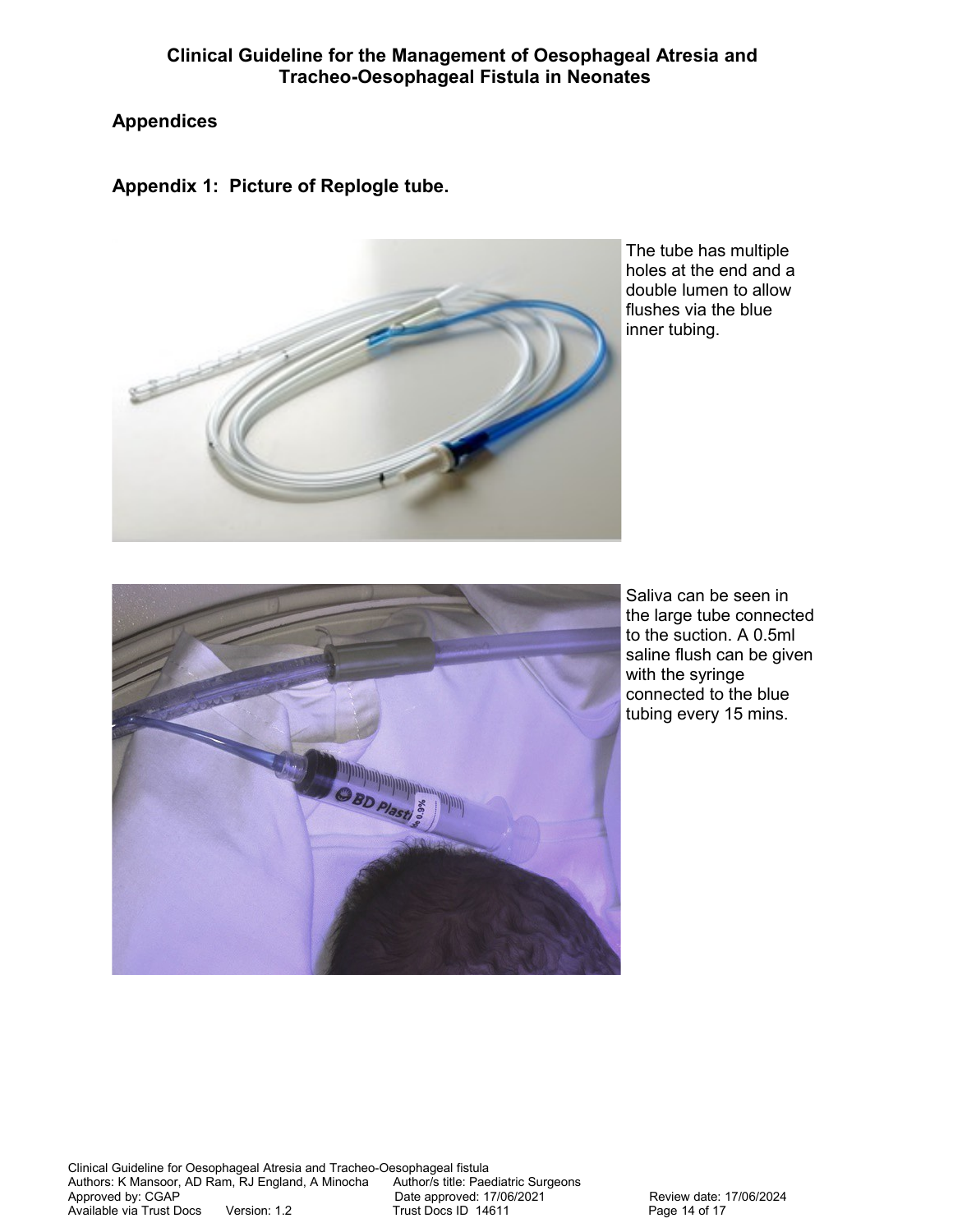#### **Appendix 2: VACTERL Screening Proforma**.

*Adapted specifically for oesophageal atresia patients. (next page)*

**VACTERL**: **Investigation and Referral Guidelines Oesophageal Atresia** *Patient Identifier Label*

**Date of admission** *(ddmmyyyy)*: ……………………. **Consultant:** …………………………………………..

**VACTERL Component Date** *(ddmmyyyy)***: Findings: Referral if abnormalities: Please also document in notes Requested Performed** *For all dates use dd/mm/yyyy* **V**  To Paediatric Spinal Surgeons **Vertebral Spinal X-Ray:** All Referred to: …………………………. AP Thoracic, Referred by: …………………………. lumbar, Sacral Date of referral: ……………………… Consider sacral Date of Review: ........................ lateral/ AP cervical To Paediatric Neurosurgeon **All spinal cord**  (including conus lower than L1/L2) **ultrasound** Referred to: …………………………… Referred by: ………………………….. Date of referral: ………………………. Date of review: ……………………….. **Anorectal Date performed** *(ddmmyyyy)***: Inspection of anus: A Anal examination** Consider measuring Sacral Ratio in ARM: **Cardiac C Discharged:** Yes □ No □ **Heart sounds: All have pre-Pulses:** If **no** follow- up arrangements: **operative Echo: Echocardiogram Tracheo-Oseophageal** Tracheo-Oseophagea Feeding: **Yes I No I T** NG tube in stomach: Yes  $\Box$  No  $\Box$ **E** Double bubble noted:  $Yes \Box \qquad No \Box$ **Renal** To Paediatric Urology team **R** Date of referral: ………………………. **All renal Ultrasound** Referred to: …………………………… Referred by: ………………………….. **Limbs** To plastics (hands) or orthopaedics **Inspection of limbs: L** Referred to: …………………………… **All limb**  Referred by: ………………………….. **examination** Date: …………………………………… **Other** Referred to: …………………………… **Consider Indication:**  Referred by: …………………………... **Genetics Referral** Dysmorphism or **Microarray to be sent in all OA patients.**  Date: …………………………………… **Multiple** abnormalities Appointment: …………………………. **Date** *(ddmmyyyy)***:**

Clinical Guideline for Oesophageal Atresia and Tracheo-Oesophageal fistula

Authors: K Mansoor, AD Ram, RJ England, A Minocha Author/s title: Paediatric Surgeons<br>Approved by: CGAP Date approved: 17/06/2021

Available via Trust Docs Version: 1.2 Trust Docs ID 14611 Page 15 of 17

Date approved: 17/06/2021 Review date: 17/06/2024

**D**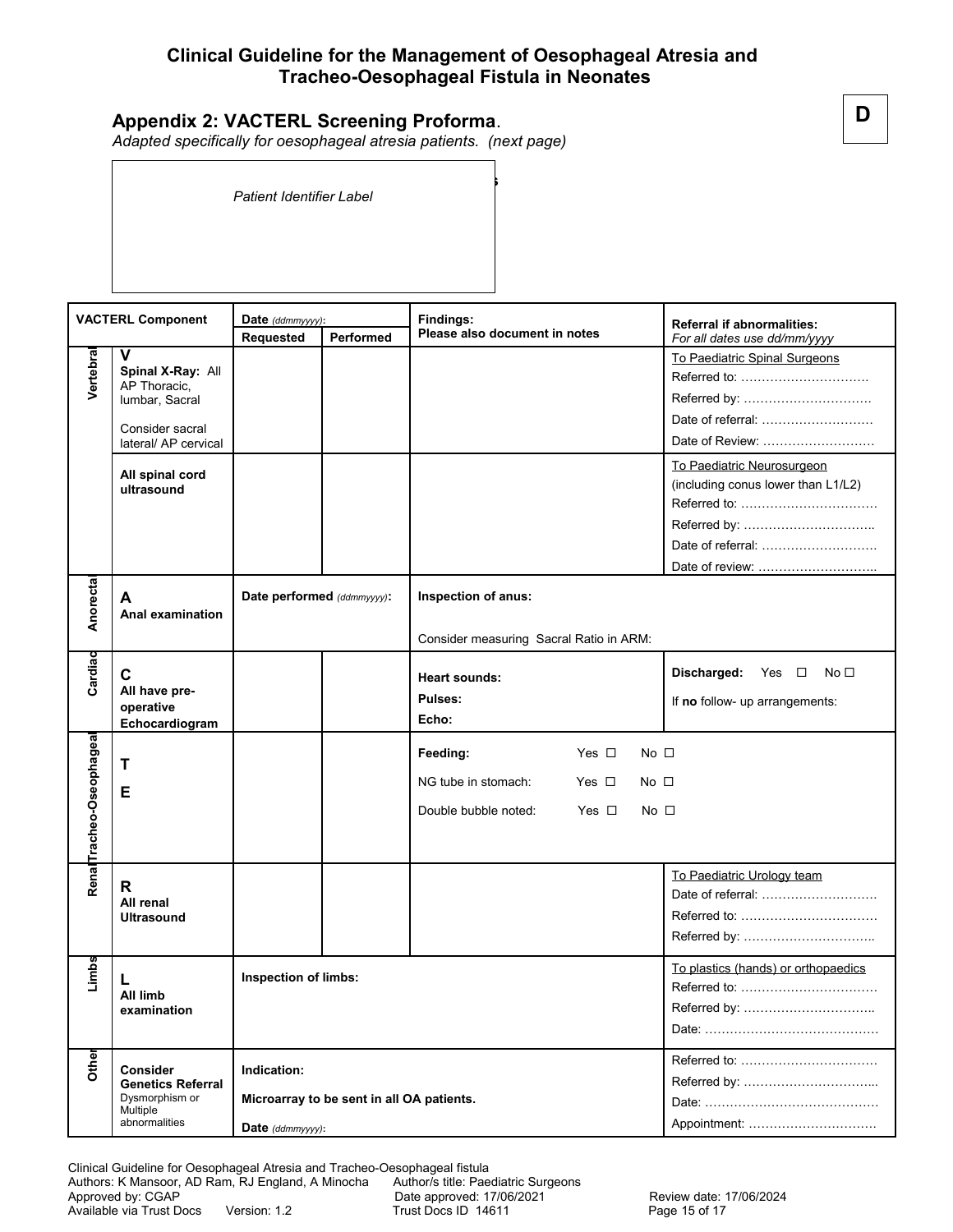#### **List of defects often identified in VACTERL patients<sup>1</sup>**

| Vertebral                  | Cardiac                   | <b>Urinary tract Anomaly</b> |
|----------------------------|---------------------------|------------------------------|
| Tethered cord              | Ventricular septal defect | Reflux                       |
| Butterfly vertebra         | Atrial septal defect      | Horseshoe kidney             |
| Vertebral fusion           | ASD and VSD               | Hypospadias                  |
| Hemivertebra               | Tetralogy of Fallot       | Solitary kidney (agenesis)   |
| Additional lumbar vertebra | Dextrocardia              | PUJ obstruction              |
| Additional or absent ribs  | Coarctation               | Cryptorchidism               |
|                            | Double arch               | Dysplastic kidney            |
| <b>GI Atresia</b>          | Oesophageal atresia       | <b>Limb anomalies</b>        |
| Imperforate anus           | With distal fistula       | Absent radius                |
| Duodenal atresia           | H type                    | Digital anomalies            |
|                            | Pure atresia              | Hip dysplasia                |
| Other                      | Double fistulas           |                              |
| Cleft palate / lip         | Proximal fistula          |                              |
| Abnormal chromosomes       |                           |                              |

| Consider overlapping syndromes <sup>2</sup>                                                                                                                                                                                                                                  |                                                                                                                                           |                                                                                                                                                                   |  |
|------------------------------------------------------------------------------------------------------------------------------------------------------------------------------------------------------------------------------------------------------------------------------|-------------------------------------------------------------------------------------------------------------------------------------------|-------------------------------------------------------------------------------------------------------------------------------------------------------------------|--|
| <b>Condition</b>                                                                                                                                                                                                                                                             | <b>Features in common with VACTERL</b>                                                                                                    | <b>Features distinct from VACTERL</b>                                                                                                                             |  |
| Alagille syndrome                                                                                                                                                                                                                                                            | Vertebral anomalies, cardiac anomalies;<br>may have renal anomalies                                                                       | Bile duct paucity and cholestasis, ophthalmologic<br>anomalies (especially posterior embryotoxon),<br>neurological anomalies, characteristic facial<br>appearance |  |
| Baller-Gerold syndrome                                                                                                                                                                                                                                                       | Radial anomalies, may also include anal<br>anomalies                                                                                      | Craniosynostosis, skin anomalies                                                                                                                                  |  |
| CHARGE syndrome                                                                                                                                                                                                                                                              | Cardiac malformations, genitourinary<br>anomalies; may also include TEF                                                                   | Colobomata, choanal atresia, neurocognitive and<br>growth impairment, ear anomalies, cranial nerve<br>dysfunction, characteristic facial features                 |  |
| Currarino syndrome                                                                                                                                                                                                                                                           | Sacral malformations, ARM                                                                                                                 | Presacral mass                                                                                                                                                    |  |
| 22q11.2 deletion syndrome<br>(also known by other names,<br>such as DiGeorge syndrome<br>or velocardiofacial syndrome)                                                                                                                                                       | Cardiac malformations, renal anomalies,<br>other VACTERL-type anomalies also<br>reported                                                  | Hypocalcemia, palatal anomalies, learning<br>difficulties, immune dysfunction, neuropsychiatric<br>disturbances, characteristic facial features,                  |  |
| Fanconi anaemia                                                                                                                                                                                                                                                              | Virtually all features of VACTERL<br>association may occur; radial anomalies<br>are considered an especially key feature                  | Hematologic anomalies, pigmentation anomalies                                                                                                                     |  |
| Feingold syndrome                                                                                                                                                                                                                                                            | GI atresia, cardiac defects, renal<br>anomalies                                                                                           | Brachymesophalangy, toe syndactyly,<br>microcephaly, cognitive impairment, characteristic<br>facial appearance,                                                   |  |
| Fryns syndrome                                                                                                                                                                                                                                                               | GI malformations, cardiac defects, GU<br>anomalies                                                                                        | Diaphragmatic defects, neurocognitive<br>impairment, characteristic facial appearance                                                                             |  |
| Holt-Oram syndrome                                                                                                                                                                                                                                                           | Cardiac malformations, limb<br>malformations                                                                                              | Cardiac conduction disease (also reported in<br>VACTERL association)                                                                                              |  |
| Müllerian duct aplasia, renal<br>aplasia, and cervico-thoracic<br>somite dysplasia (MURCS<br>association); also known as<br>Mayer-Rokitansky- Küster-<br>Hauser syndrome type II                                                                                             | Vertebral anomalies, renal anomalies,<br>GU anomalies and anorectal<br>malformations; may also have cardiac<br>and limb anomalies         | Syndactyly and hearing loss have been described                                                                                                                   |  |
| Oculo-auriculo-vertebral<br>syndrome                                                                                                                                                                                                                                         | Vertebral anomalies, cardiac<br>abnormalities, limb abnormalities,<br>urogenital anomalies                                                | Ear anomalies (microtia), hemifacial microsomia,<br>neurocognitive impairment, facial clefts (also<br>described in patients with VACTERL association)             |  |
| Opitz G/BBB syndrome                                                                                                                                                                                                                                                         | Anal anomalies, heart defects, TEF,<br>hypospadias                                                                                        | Hypertelorism, syndactyly                                                                                                                                         |  |
| Pallister-Hall syndrome                                                                                                                                                                                                                                                      | Imperforate anus, renal anomalies, limb<br>anomalies (postaxial polydactyly should<br>serve as a clue for the Pallister-Hall<br>syndrome) | Hypothalamic hamartoma, bifid epiglottis (ranging<br>to more severe types of clefts), nail hypoplasia                                                             |  |
| Townes-Brocks syndrome                                                                                                                                                                                                                                                       | Imperforate anus, thumb anomalies,<br>renal anomalies, cardiac anomalies                                                                  | Dysplastic ears, hearing loss                                                                                                                                     |  |
| References for Appendix 2 - 1 Keckler SJ, St Peter SD, Palusek PA, Tsao K, et al. VACTERL anomalies in patients with esophageal atresia: an<br>updated delineation of the spectrum and review of the literature. Pediatr Surg Int 2007;23:309-313 2Solomen BD. VACTERL/VATER |                                                                                                                                           |                                                                                                                                                                   |  |

Clinical Guideline for Oesophageal Atresia and Tracheo-Oesophageal fistula<br>Authors: K Mansoor, AD Ram, RJ England, A Minocha Author/s title: Paediatric Surgeons Authors: K Mansoor, AD Ram, RJ England, A Minocha<br>Approved by: CGAP Date approved: 17/06/2021 Review date: 17/06/2024 Available via Trust Docs Version: 1.2 Trust Docs ID 14611 Page 16 of 17